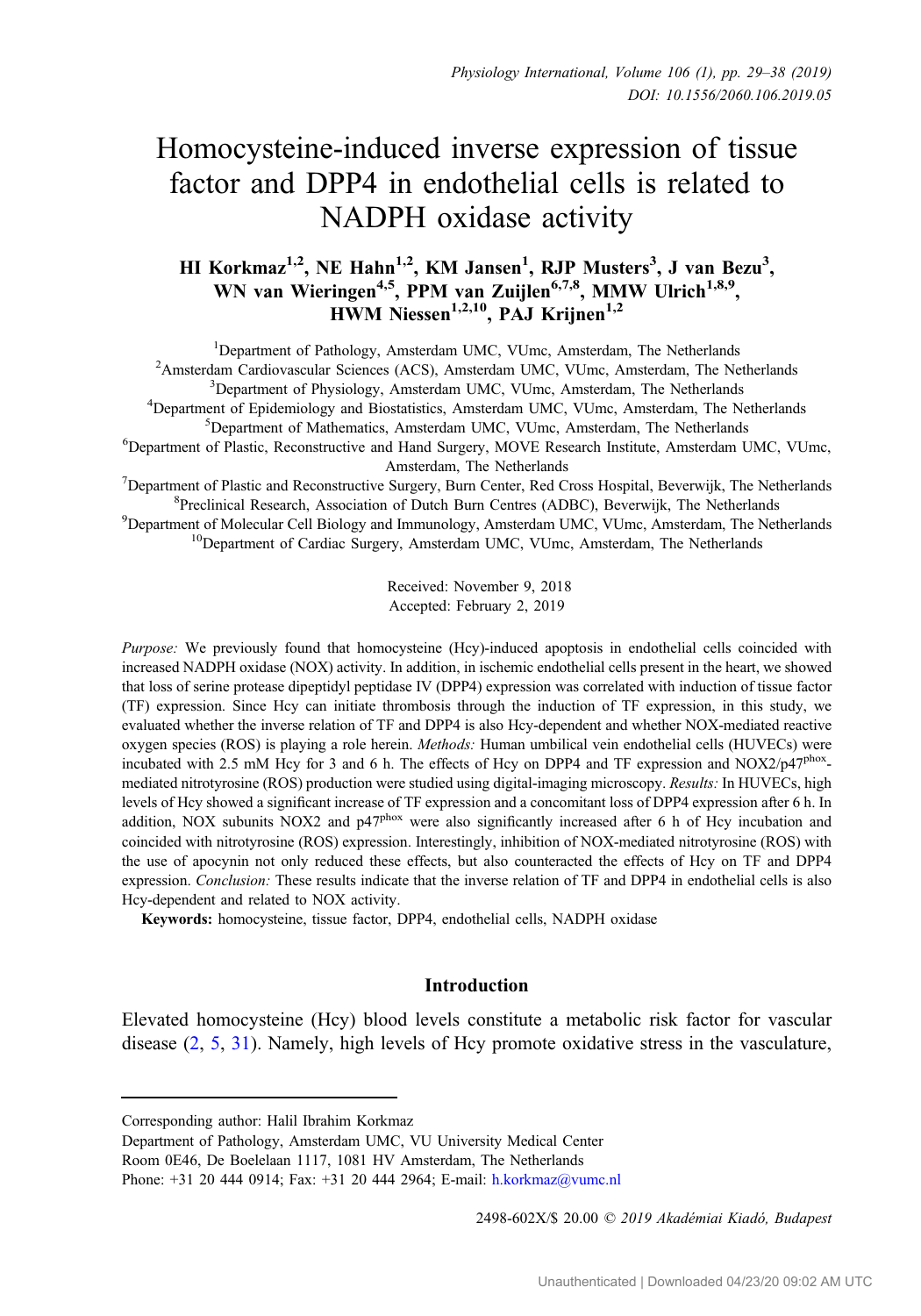which has been strongly implicated in the development of atherosclerosis [\(15](#page-8-0), [28,](#page-8-0) [33,](#page-8-0) [40,](#page-9-0) [42,](#page-9-0) [44](#page-9-0)) and thrombosis [\(7](#page-7-0), [12](#page-7-0), [45](#page-9-0)). Hcy causes endothelial injury, dysfunction, and activation [\(17](#page-8-0), [24\)](#page-8-0). Moreover, Hcy can initiate a procoagulant state through the induction of tissue factor (TF) expression, inducing thrombosis  $(14, 25)$  $(14, 25)$  $(14, 25)$  $(14, 25)$ .

Reactive oxygen species (ROS) are known contributors in Hcy-induced injury in endothelial cells ([34,](#page-8-0) [43\)](#page-9-0). Several studies have suggested a role for NADPH oxidase (NOX) enzymes, which are important sources of ROS, in Hcy-induced endothelial injury and/or dysfunction  $(3, 8, 11, 13)$  $(3, 8, 11, 13)$  $(3, 8, 11, 13)$  $(3, 8, 11, 13)$  $(3, 8, 11, 13)$  $(3, 8, 11, 13)$  $(3, 8, 11, 13)$  $(3, 8, 11, 13)$  $(3, 8, 11, 13)$ . In previous studies, we have shown that Hcy-induced apoptosis in human endothelial cells coincided with NOX activity [\(38](#page-9-0), [39](#page-9-0)). This coincided with (peri) nuclear NOX2 expression that colocalized with the activating subunit  $p47<sup>phox</sup>$  and local ROS production. In addition, inhibition of NOX-mediated ROS was shown to reduce Hcy-induced apoptosis, suggesting involvement of NOX activity ([38,](#page-9-0) [39\)](#page-9-0).

Previous studies have reported involvement of NOX-mediated ROS in endothelial TF expression. In Human umbilical vein endothelial cells (HUVECs), xanthine ([19\)](#page-8-0) and lipopolysaccharide (LPS)-induced ROS ([30\)](#page-8-0) were found to increase intracellular TF expression and NOX activity. We previously showed that ischemia induces endothelial TF expression in intramyocardial blood vessels of patients who died of acute myocardial infarction and in vitro studies of human endothelial cells ([23\)](#page-8-0). This increased TF expression coincided with the loss of serine protease dipeptidyl peptidase IV (DPP4) expression, suggesting an inverse relation that can affect the antithrombotic nature of the endothelium. Furthermore, the ischemia-induced endothelial TF upregulation and DPP4 downregulation could be inhibited by apocynin (apo), an inhibitor of NOX-derived ROS ([9,](#page-7-0) [22\)](#page-8-0), implicating NOX-derived ROS in both events [\(23](#page-8-0)).

Since Hcy has been shown to increase TF activity in endothelial cells, in this study, we evaluated TF expression in relation to DPP4 expression and NOX-mediated ROS in HUVECs.

#### Materials and Methods

## Cell culture

HUVECs were isolated from umbilical cords and cultured in Medium 199 (BioWhittaker, Verviers, Belgium) supplemented with 10% heat-inactivated fetal calf serum (BioWhittaker, Verviers, Belgium), 10% heat-inactivated human serum (Sanquin, Amsterdam, The Netherlands), 5 μg/ml heparin (Leo Pharma BV, Breda, The Netherlands), 50 μg/ml endothelial cell growth factor (Sigma, St. Louis, MO, USA), 100 IU/ml penicillin (Yamanouchi Europe BV, Leiderdorp, The Netherlands), and 100 μg/ml streptomycin (Radiopharma-Eisiopharma, Palomonte, Italy) at 37 °C in a humidified 5%  $CO<sub>2</sub>/95%$  air atmosphere. Experiments were performed after two passages and at 100% confluence of the cells. The cells were incubated for 3 or 6 h with 2.5 mM D,L-Hcy (Sigma). Apo (100 μM; Sigma) was used to inhibit NOX-derived ROS. The duration and/or concentration of Hcy and apo was based on our previous study ([38](#page-9-0)).

# Detection of DPP4, TF, NOX2,  $p47^{phox}$ , and nitrotyrosine expression

HUVECs were grown in four-well chamber slides (Nalge Nunc International, Naperville, IL, USA). After treatment, the cells were fixed with 4% formaldehyde for 10 min at 37 °C and subsequently permeabilized with acetone–methanol (70%–30%) for 10 min at −20 °C. The cells were then incubated with the primary antibodies monoclonal mouse-anti-CD26 (DPP4) (1:50; Serotec, Oxford, UK), monoclonal mouse-anti-CD142 (TF) (1:50; Acris, Herford,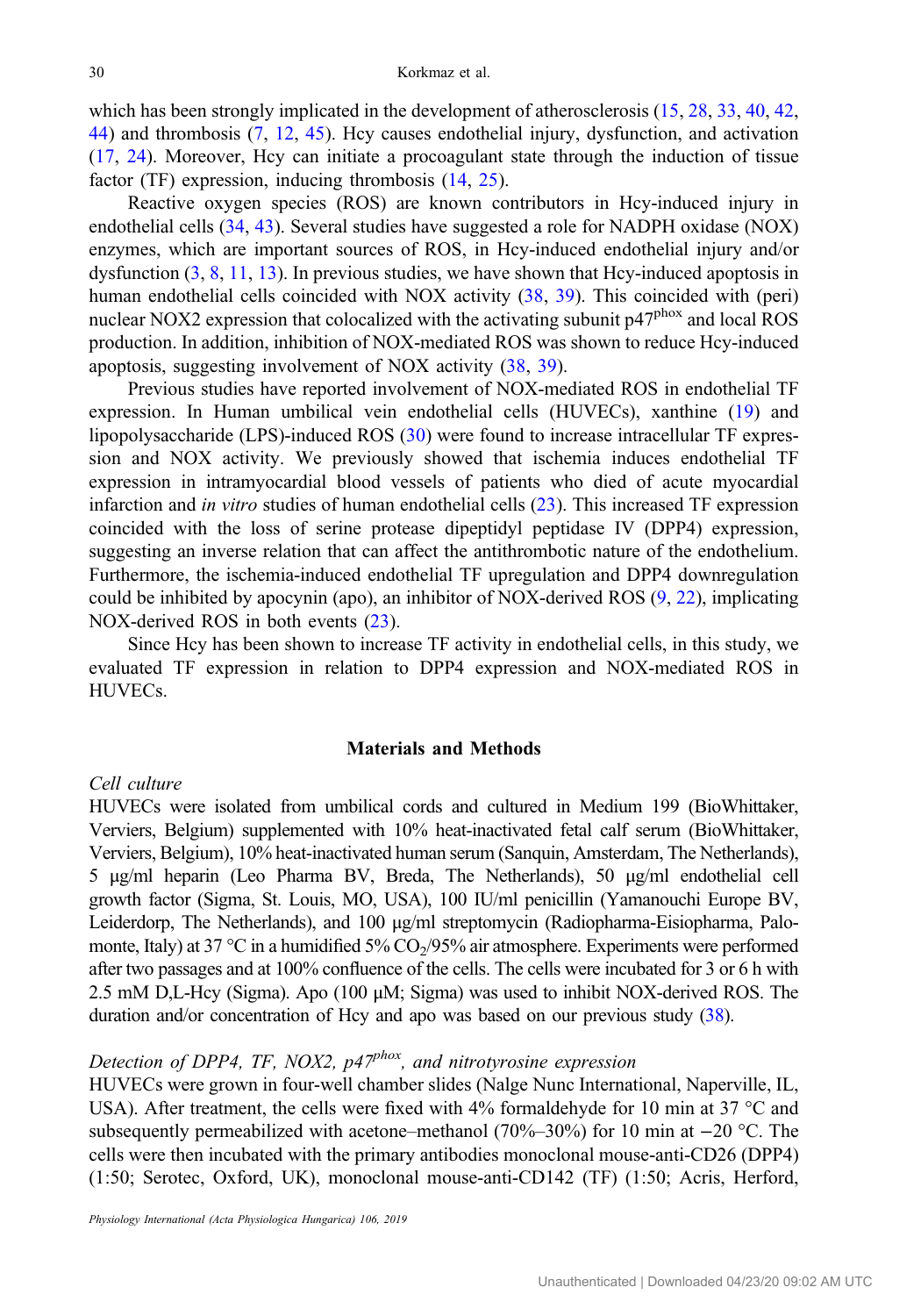Germany), polyclonal rabbit-anti-gp91<sup>phox</sup> (NOX2) (1:50; Upstate, North Billerica, MA, USA), polyclonal goat-anti-p47<sup>phox</sup> (1:50; Santa Cruz Biotechnology Inc., Heidelberg, Germany), and polyclonal rabbit-anti-nitrotyrosine (ROS) (1:50; Invitrogen, Carlsbad, California, USA), as an indirect marker of ROS production ([10\)](#page-7-0), for 60 min at room temperature followed by incubation overnight at 4 °C. The next day, the cells were washed and incubated with the secondary antibodies Cy3-labeled goat-anti-mouse (1:40; Invitrogen), Cy5-labeled goat-anti-rabbit (1:40; Jackson Immuno Research, West Grove, PA, USA), and Cy3-labeled donkey-anti-goat (1:40; Invitrogen) for 30 min at room temperature. Negative controls with only secondary antibody were included to assess non-specific binding. All negative controls showed no staining (data not shown).

Before visualization, mounting medium containing 4′,6-diamidino-2-phenylindole (DAPI; H-1500, Vector Laboratories Inc., Burlingame, CA, USA) was added to visualize nuclei and the cells were covered.

# Digital-imaging fluorescence microscopy

Digital images were acquired and analyzed with a 3I Marianas<sup>TM</sup> digital-imaging microscopy workstation (Zeiss Axiovert 200 M inverted microscope; Cark Zeiss, Sliedrecht, The Netherlands) equipped with a nanostepper motor (Z-axis increaments: 10 nm) and a thermoelectrically cooled EM-CCD camera (QuantEM:  $512C$ ,  $512 \times 512$  pixels; Photometrics, Tucson, AZ, USA). Exposures, objectives, and pixel binning were automatically recorded with each image and stored in memory (Dell Dimension workstation: 3.0 GHz Xeon dual processor, 4 GB RAM). The microscope, camera, and all other aspects of data acquisition as well as data processing were controlled by Slidebook<sup>TM</sup> software (version 4.2; Intelligent Imaging Innovations, Denver, CO, USA).

Quantification of mean intensity of fluorescence was performed based on softwaregenerated, threshold-derived cell masks (regions of interests). For the analyses of nuclei, the masks were set on DAPI and for the cytoplasm the cell edges were drawn manually where after the nuclei were deducted from this. Ten images per condition were used on average and only cells that were fully visualized were included in the analyses.

#### Statistical analyses

The GraphPad Prism program (GraphPad Prism 6, GraphPad Software Inc., San Diego, CA, USA) was used for statistical analysis. To evaluate whether observed differences were significant, one-way analysis of variance with post hoc Tukey's test was used. All values are expressed as mean  $\pm$  standard deviation. The p values (two-sided)  $\leq$  0.05 were considered significant.

#### Results

### TF and DPP4 expression in Hcy-treated HUVECs

In order to investigate the effect of Hcy on TF and DPP4 expression in endothelial cells, we assessed the presence and (sub)cellular localization of TF and DPP4 in HUVECs that were incubated with 2.5 mM Hcy for 3 and 6 h using digital-imaging microscopy.

We found in control cells a low basal presence of TF (Fig. [1A](#page-3-0)–I). After 3 and 6 h of Hcy incubation, an increased presence of TF in the cytosol and plasma membrane was detected (Fig. [1A](#page-3-0)–II and [III\)](#page-3-0). Quantification showed a significantly increased expression of TF after 6 h of Hcy stimulation compared to both control cells and 3 h of Hcy stimulation:  $125.6\% \pm 19.1\%$  ( $p < 0.05$ ; Fig. [1B](#page-3-0)).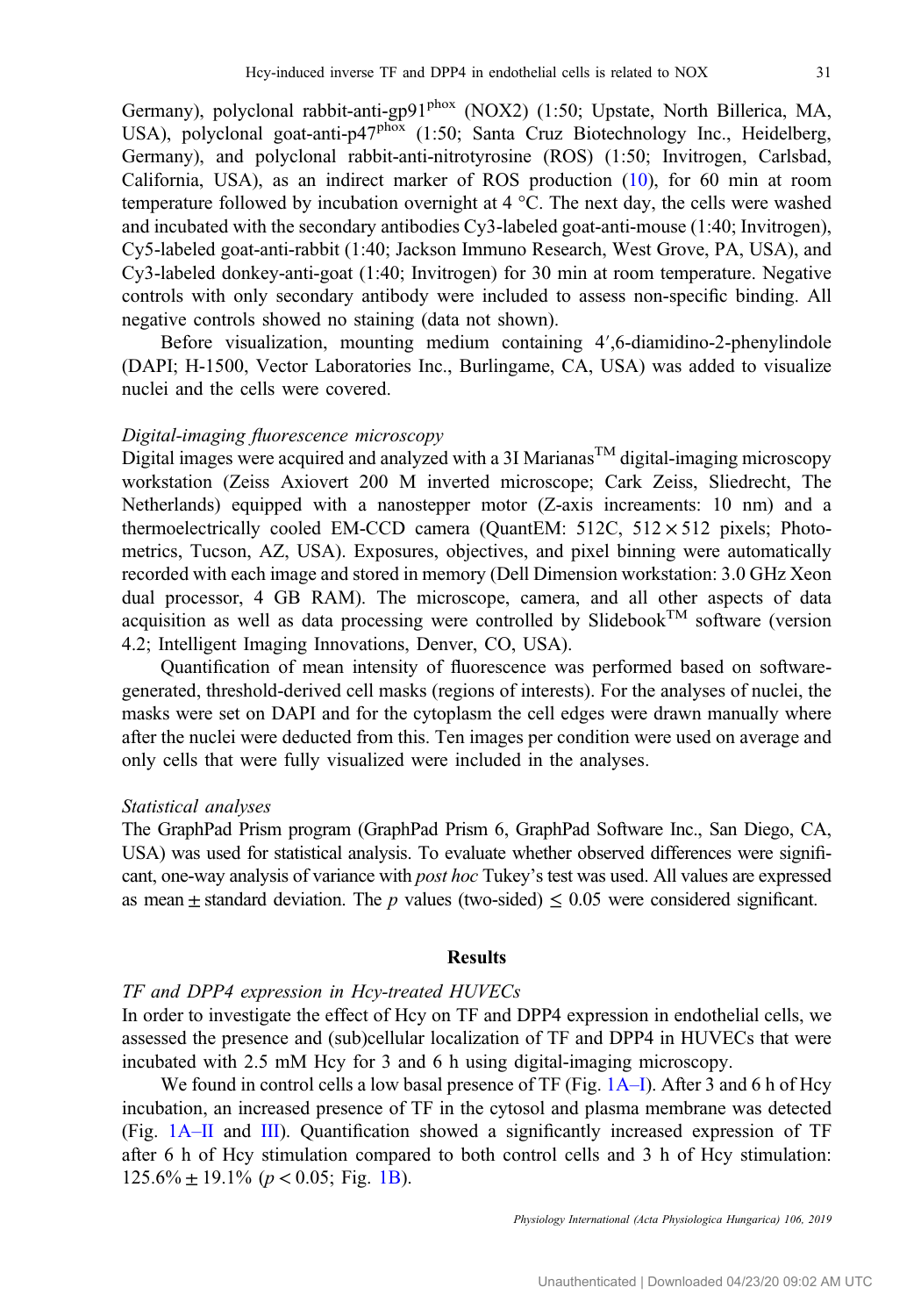<span id="page-3-0"></span>

Fig. 1. TF and DPP4 expression in Hcy-treated HUVECs. Digital-imaging microscopy analysis of TF (A and B) and DPP4 (C and D) in fixed and permeabilized HUVECs, subjected to control conditions or subjected to 3 or 6 h of Hcy incubation. Presence of TF and DPP4 (light signal) (A and C) in control (I), 3 h (II), and 6 h (III) of Hcy incubation. Nuclei were stained with DAPI (light signal). Original magnification: 40×. Quantification of TF (B) and DPP4 (D) expression. The results are depicted as the difference in mean intensity using Slidebook<sup>TM</sup> software analysis. The changes are shown as the difference ( $\Delta$ ) in the percentage compared to control cells set to 100%. \*Corrected  $p \le 0.05$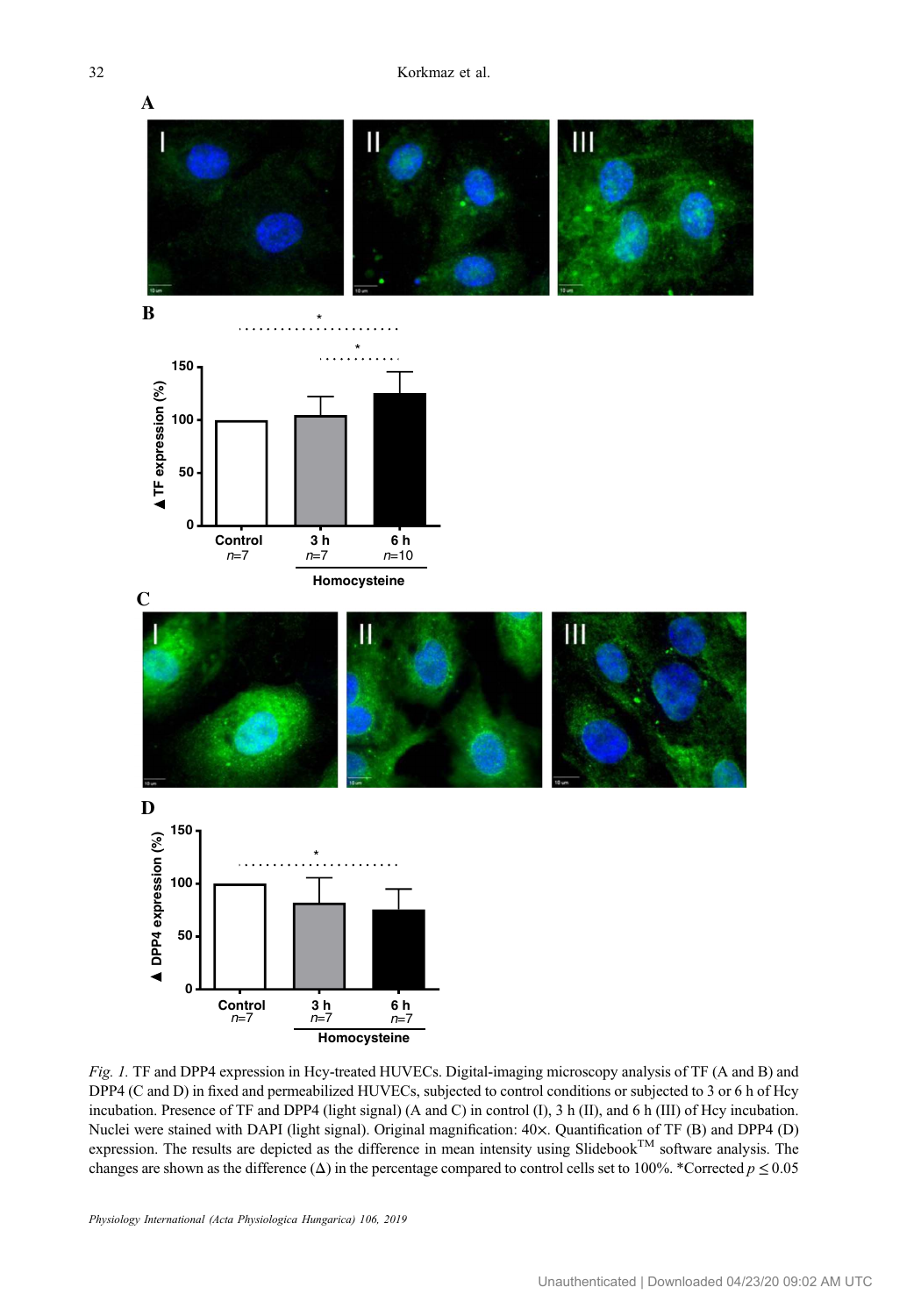<span id="page-4-0"></span>

Fig. 2. NOX2, p47<sup>phox</sup>, and nitrotyrosine expression in Hcy-treated HUVECs in the presence or absence of NOX inhibitor apocynin. Digital-imaging microscopy analysis of NOX2 (A), p47<sup>phox</sup> (B), and nitrotyrosine (C) in the (peri) nuclear region (I) as well as in the cytoplasm (II) in fixed and permeabilized HUVECs, subjected to control conditions or subjected to 6 h of Hcy incubation with or without the presence of NOX inhibitor apocynin. The results are depicted<br>as the difference in mean intensity using Slidebook<sup>TM</sup> software analysis. The changes are shown as th in the percentage compared to control cells set to 100%. \*Corrected  $p \le 0.05$ 

Physiology International (Acta Physiologica Hungarica) 106, 2019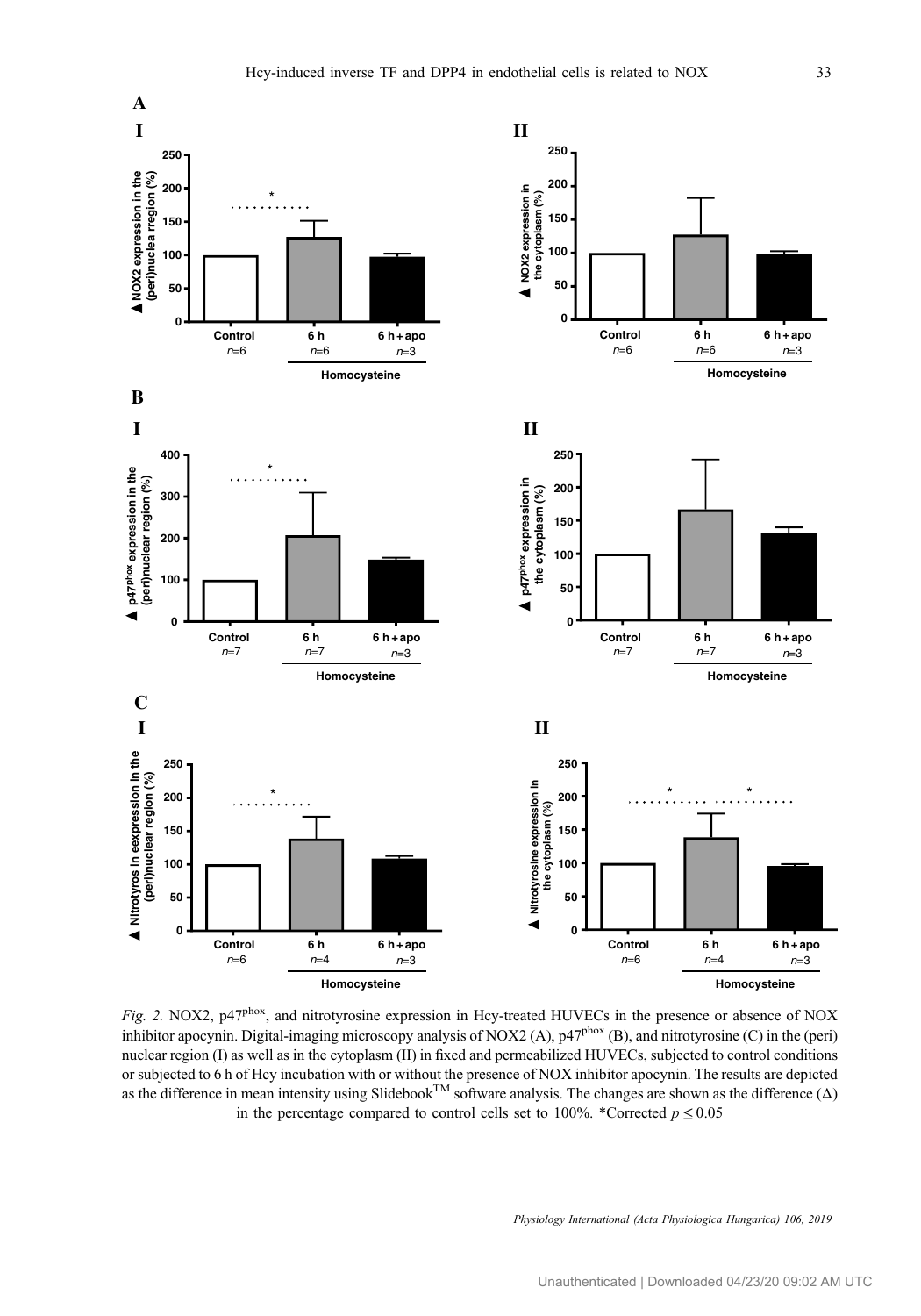<span id="page-5-0"></span>

\* \* Fig. 3. TF and DPP4 expression in Hcy-treated<br>
HUVECs in the presence or absence of NOX inhibitor apocynin. Digital-imaging microscopy analysis of TF (A) and DPP4 (B) expression in fixed and permeabilized HUVECs, subjected to control conditions or subjected to 6 h of Hcy incubation with or without the presence of the NOX inhibitor apocynin. The results are depicted as the difference in mean intensity using Slidebook  $^{\rm TM}$ software analysis. The changes are shown as the difference  $(\Delta)$  in the percentage compared to control cells set to 100%. \*Corrected  $p \le 0.05$ . \*\*Corrected  $p \le 0.01$ 

In contrast with TF, in control cells, the presence of DPP4 in the cytosol and plasma membrane was found to be abundant (Fig.  $1C-I$  $1C-I$ ), which was reduced after 3 and 6 h of Hcy stimulation (Fig.  $1C$ –II and [III](#page-3-0)). Quantification of DPP4 expression showed a significant decrease after 6 h of Hcy incubation compared to control cells with  $75.6\% \pm 17.9\%$  ( $p < 0.05$ ; Fig. [1D\)](#page-3-0).

#### NOX activity in relation to TF and DPP4 expression

It is known that ROS, which are produced by  $NOX2/p47^{pbox}$  under stimulation of Hcy [\(38](#page-9-0), [39\)](#page-9-0), can be involved in TF expression in endothelial cells ([19\)](#page-8-0). Therefore, we analyzed whether NOX2-mediated ROS are involved in the Hcy-induced TF upregulation and DPP4 downregulation in HUVECs. For this purpose, we analyzed the effect of Hcy after 6 h in the absence or presence of the NOX inhibitor apo on NOX2,  $p47^{pbox}$ , the indirect ROS marker nitrotyrosine [\(10](#page-7-0)), TF, and DPP4 expression using digital-imaging microscopy.

In line with our previous findings  $(38)$  $(38)$ , the results of the present study revealed that Hcy incubation after 6 h induced a significant increase in NOX2, p47phox, and nitrotyrosine expression in the (peri)nuclear region with  $127.3\% \pm 22.2\%$ ,  $207.2\% \pm 94.8\%$ , and 138.9%  $\pm$  28.5% ( $p$  < 0.05), respectively (Fig. [2A](#page-4-0) and [C](#page-4-0)–I), and also significant increase in nitrotyrosine expression in the cytoplasm with  $138.6\% \pm 30.6\%$  (p < 0.05; Fig. [2C](#page-4-0)–II),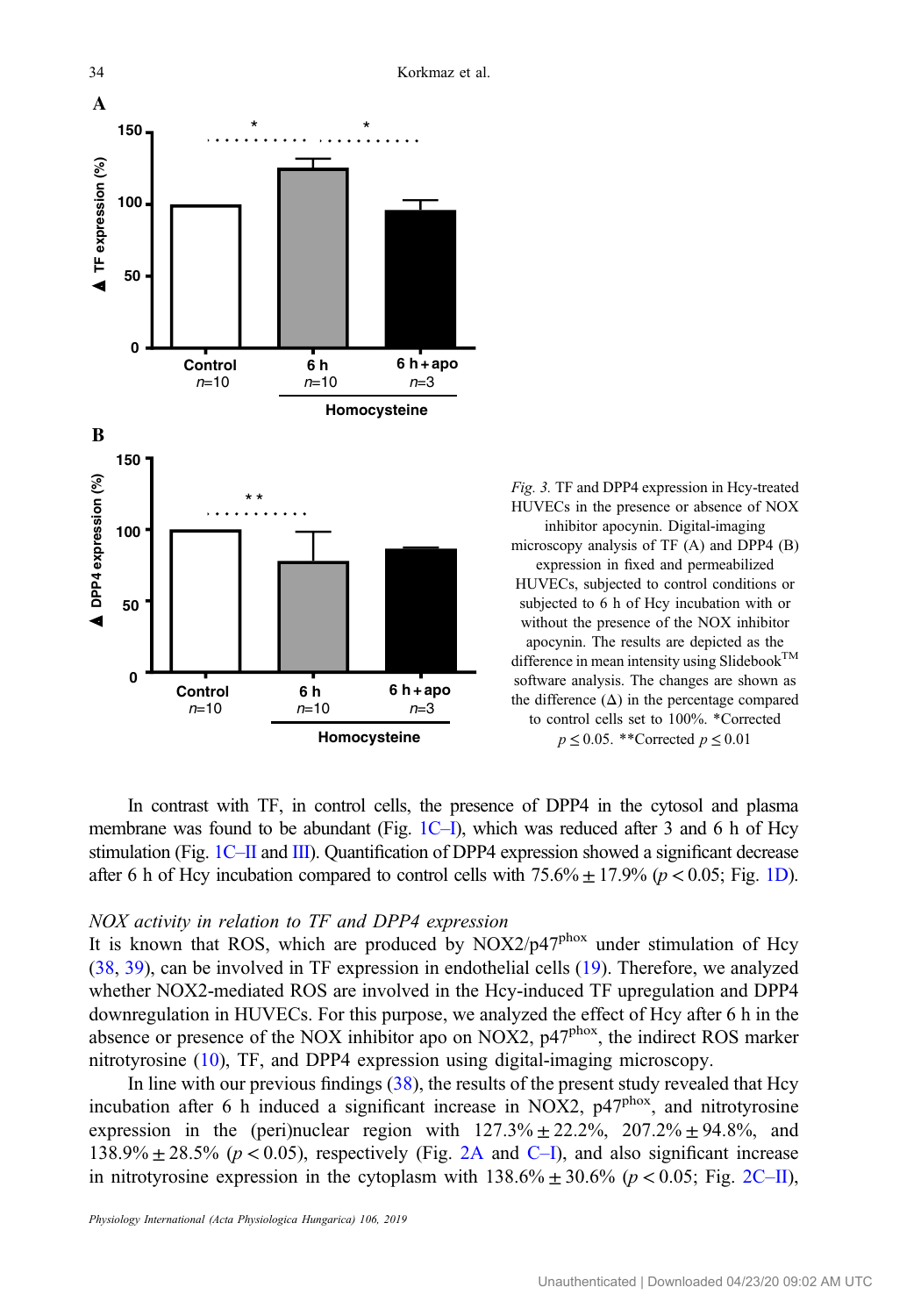compared to control. NOX2 and p47<sup>phox</sup> were also slightly increased in the cytoplasm after 6 h of Hcy incubation; however, this elevation of NOX2 and p47phox was statistically not significantly different compared to control.

In addition, the Hcy-induced NOX2,  $p47<sup>phox</sup>$ , and nitrotyrosine induction could be counteracted by the presence of apo (Fig. [2\)](#page-4-0). This effect was only significant for the nitrotyrosine expression in the cytoplasm with  $95.8\% \pm 38.0\%$  ( $p < 0.05$ ; Fig. [2C](#page-4-0)–II), compared to 6 h of Hcy stimulation.

Furthermore, apo also counteracted the effects of Hcy on TF and DPP4 expressions (Fig. [3\)](#page-5-0). Again, Hcy stimulation induced a significant increase in TF expression to  $125.6\% \pm 19.1\%$  of controls ( $p < 0.01$ ) and a significant decrease in DPP4 expression to 78.1%  $\pm$  19.3% of controls ( $p < 0.01$ ) after 6 h (Fig. [3A](#page-5-0) and [B\)](#page-5-0). This Hcy-induced increase in TF expression was significantly and completely reduced by apo to  $96.2\% \pm 9.5\%$  of controls  $(p < 0.05)$ , whereas the DPP4 expression was completely restored, although this was not statistically different.

#### Discussion

Elevated blood levels of Hcy form a vascular risk factor due to adverse effects on platelets, clotting factors, and the endothelium [\(7](#page-7-0)). ROS are important mediators in the progression of Hcy-induced vascular disease, in which NOX, as a major source of ROS, has been suggested to play an important role ([34,](#page-8-0) [43\)](#page-9-0).

We observed high levels of Hcy-induced TF expression in HUVECs and a concomitant loss of DPP4 expression. Both these effects appeared to depend on NOX-derived nitrotyrosine [indicative for ROS ([10\)](#page-7-0)], as apo counteracted both events. The effect of Hcy in increasing TF expression has previously been demonstrated in endothelial cells. Hcy has been shown to increase TF mRNA levels in vitro in bovine aortic endothelial cells at 4 h and to increase functional activity at 6 h ([37\)](#page-9-0). In HUVECs, Hcy treatment has been demonstrated to increase TF activity at 8 h ([6,](#page-7-0) [14\)](#page-8-0), suggesting altered endothelial cell function.

We previously showed, in the hearts of patients with myocardial infarction and in ischemic endothelial cells in vitro, that loss of DPP4 expression was correlated with induction of TF expression [\(23](#page-8-0)). The inverse relation of TF and DPP4 was suggested to affect the antithrombotic nature of the endothelium, as TF may behave as a procoagulant protein [\(26](#page-8-0), [35](#page-8-0)) and DPP4 as an anticoagulant protein ([18,](#page-8-0) [29,](#page-8-0) [32\)](#page-8-0).

We previously implied a direct relation between TF expression and DPP4 activity in ischemic endothelial cells, because the inhibition of DPP4 activity by diprotin A induced TF expression and induced the adherence of platelets under flow conditions ([23\)](#page-8-0). However, prior to our present results, the relation of Hcy-induced TF expression to DPP4 expression was largely unknown.

DPP4 is expressed by endothelial cells and is involved in a wide range of biological functions [\(27](#page-8-0), [32](#page-8-0)). DPP4 has been demonstrated to be involved in inflammatory and immune responses  $(1, 41)$  $(1, 41)$  $(1, 41)$  $(1, 41)$ , angiogenesis  $(4,21)$  $(4,21)$  $(4,21)$  $(4,21)$ , and extracellular matrix degradation  $(36)$  $(36)$ . It has already been suggested that DPP4 also can behave as an anticoagulant protein, which degrades fibrin [\(18](#page-8-0), [29](#page-8-0)). Elevated levels of Hcy in patients with established atherosclerotic disease are related to markers of coagulation activation and endothelial cell activation (e.g., fibrinogen, fragment F1+ 2, factor VII, factor VIIa, factor XIIa, and von Willebrand factor) ([15,](#page-8-0) [16,](#page-8-0) [20,](#page-8-0) [28](#page-8-0), [42](#page-9-0), [45](#page-9-0)), reflecting a hypercoagulable state. Our present demonstration of Hcy-induced TF repression and Hcy-reduced DPP4 expression is related to a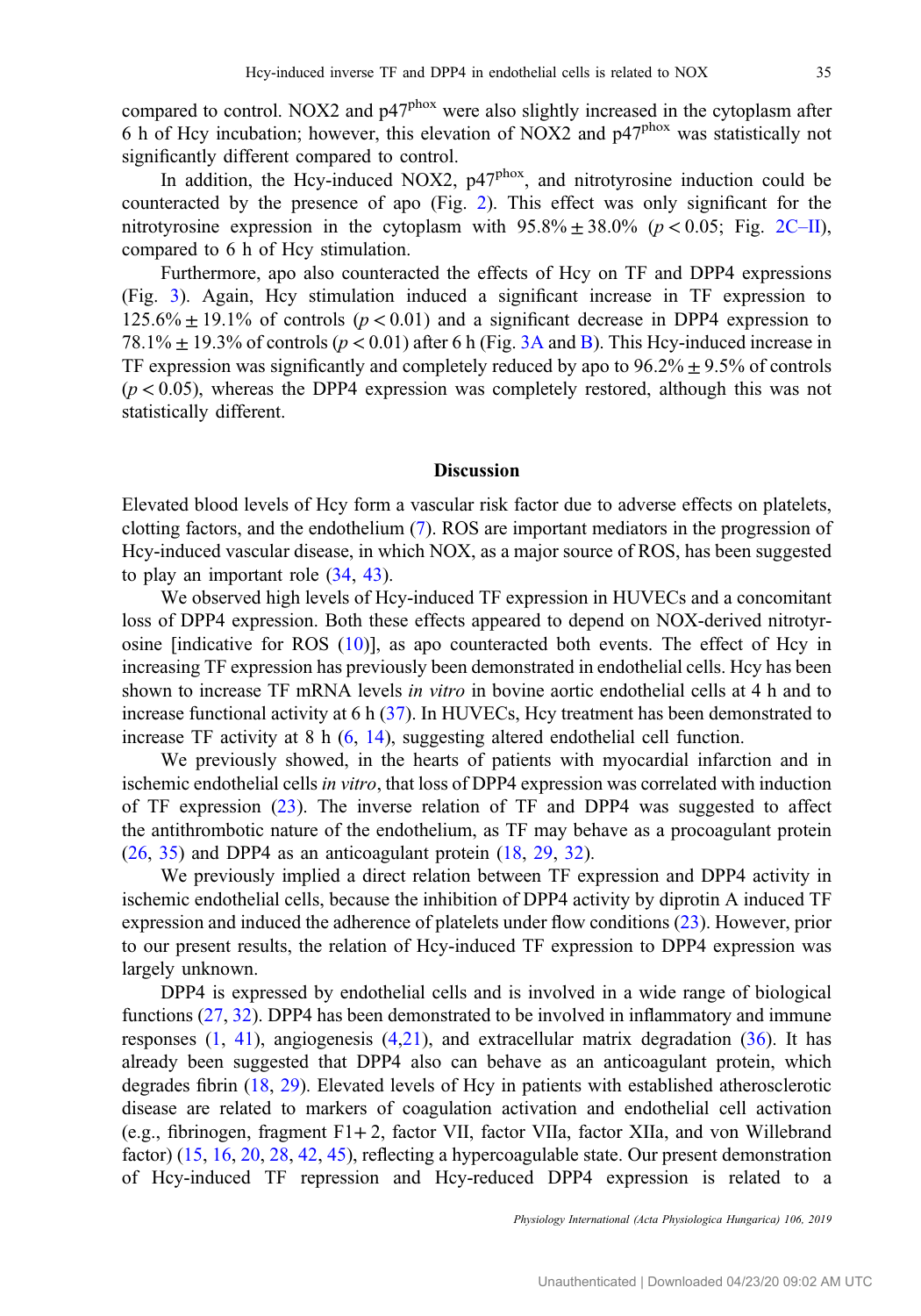<span id="page-7-0"></span>prothrombotic state of the endothelium. Both TF and DPP4 expressions appear to depend on NOX-derived ROS, because apo counteracted both events.

Involvement of NOX-mediated ROS in TF expression has been reported previously, and our present results show the effects of Hcy on TF expression. In HUVECs, xanthine-induced ROS was previously found to increase intracellular TF expression that coincided with increased NOX activity [\(19](#page-8-0)). A role for NOX-mediated ROS in the induction of TF expression in LPS-stimulated HUVECs was also suggested  $(30)$  $(30)$ . In a study by Miyoshi et al. ([30\)](#page-8-0), increased NOX1 mRNA levels were found, whereas no differences were found in NOX2 or NOX4 mRNA levels. In the present study, we found that Hcy increased NOX2,  $p47<sup>phox</sup>$ , and ROS using the indirect ROS marker nitrotyrosine (10), which was also reduced using apo. Apo acts by inhibiting the association of  $p47^{pbox}$  with the membrane-bound components of NOX  $(9, 22)$  $(9, 22)$  $(9, 22)$ . On the whole, a role for NOX2 in the effect of Hcy on TF and DPP4 may therefore be suggested. However, we cannot exclude that other NOX isoforms or ROS sources may also play a role.

In conclusion, our results indicate that the inverse relation of TF to DPP4 in endothelial cells is Hcy-dependent and is related to NOX activity.

#### Acknowledgements

This study was financed by the Dutch Burns Foundation (DBF), Beverwijk, Project 13.104.

# REFERENCES

- 1. Ansorge S, Nordhoff K, Bank U, Heimburg A, Julius H, Breyer D, Thielitz A, Reinhold D, Tager M: Novel aspects of cellular action of dipeptidyl peptidase IV/CD26. Biol. Chem. 392, 153–168 (2011)
- 2. Azad MAK, Huang P, Liu G, Ren W, Teklebrh T, Yan W, Zhou X, Yin Y: Hyperhomocysteinemia and cardiovascular disease in animal model. Amino Acids 50, 3–9 (2018)
- 3. Bao XM, Wu CF, Lu GP: Atorvastatin attenuates homocysteine-induced apoptosis in human umbilical vein endothelial cells via inhibiting NADPH oxidase-related oxidative stress-triggered p38MAPK signaling. Acta Pharmacol. Sin. 30, 1392–1398 (2009)
- 4. Baticic Pucar L, Pernjak Pugel E, Detel D, Varljen J: Involvement of DPP IV/CD26 in cutaneous wound healing process in mice. Wound Repair. Regen. 25, 25–40 (2017)
- 5. Clarke R, Halsey J, Bennett D, Lewington S: Homocysteine and vascular disease: review of published results of the homocysteine-lowering trials. J. Inherit. Metab. Dis. 34, 83–91 (2011)
- 6. Dardik R, Varon D, Tamarin I, Zivelin A, Salomon O, Shenkman B, Savion N: Homocysteine and oxidized low density lipoprotein enhanced platelet adhesion to endothelial cells under flow conditions: distinct mechanisms of thrombogenic modulation. Thromb. Haemost. 83, 338–344 (2000)
- 7. Dionisio N, Jardin I, Salido GM, Rosado JA: Homocysteine, intracellular signaling and thrombotic disorders. Curr. Med. Chem. 17, 3109–3119 (2010)
- 8. Dong F, Zhang X, Li SY, Zhang Z, Ren Q, Culver B, Ren J: Possible involvement of NADPH oxidase and JNK in homocysteine-induced oxidative stress and apoptosis in human umbilical vein endothelial cells. Cardiovasc. Toxicol. 5, 9–20 (2005)
- 9. Du ZD, Yu S, Qi Y, Qu TF, He L, Wei W, Liu K, Gong SS: NADPH oxidase inhibitor apocynin decreases mitochondrial dysfunction and apoptosis in the ventral cochlear nucleus of D-galactose-induced aging model in rats. Neurochem. Int. 124, 31–40 (2018)
- 10. Duncan MW: A review of approaches to the analysis of 3-nitrotyrosine. Amino Acids. 25, 351–361 (2003)
- 11. Edirimanne VE, Woo CW, Siow YL, Pierce GN, Xie JY, O K: Homocysteine stimulates NADPH oxidase-mediated superoxide production leading to endothelial dysfunction in rats. Can. J. Physiol. Pharmacol. 85, 1236–1247 (2007)
- 12. Fay WP: Homocysteine and thrombosis: guilt by association? Blood 119, 2977–2978 (2012)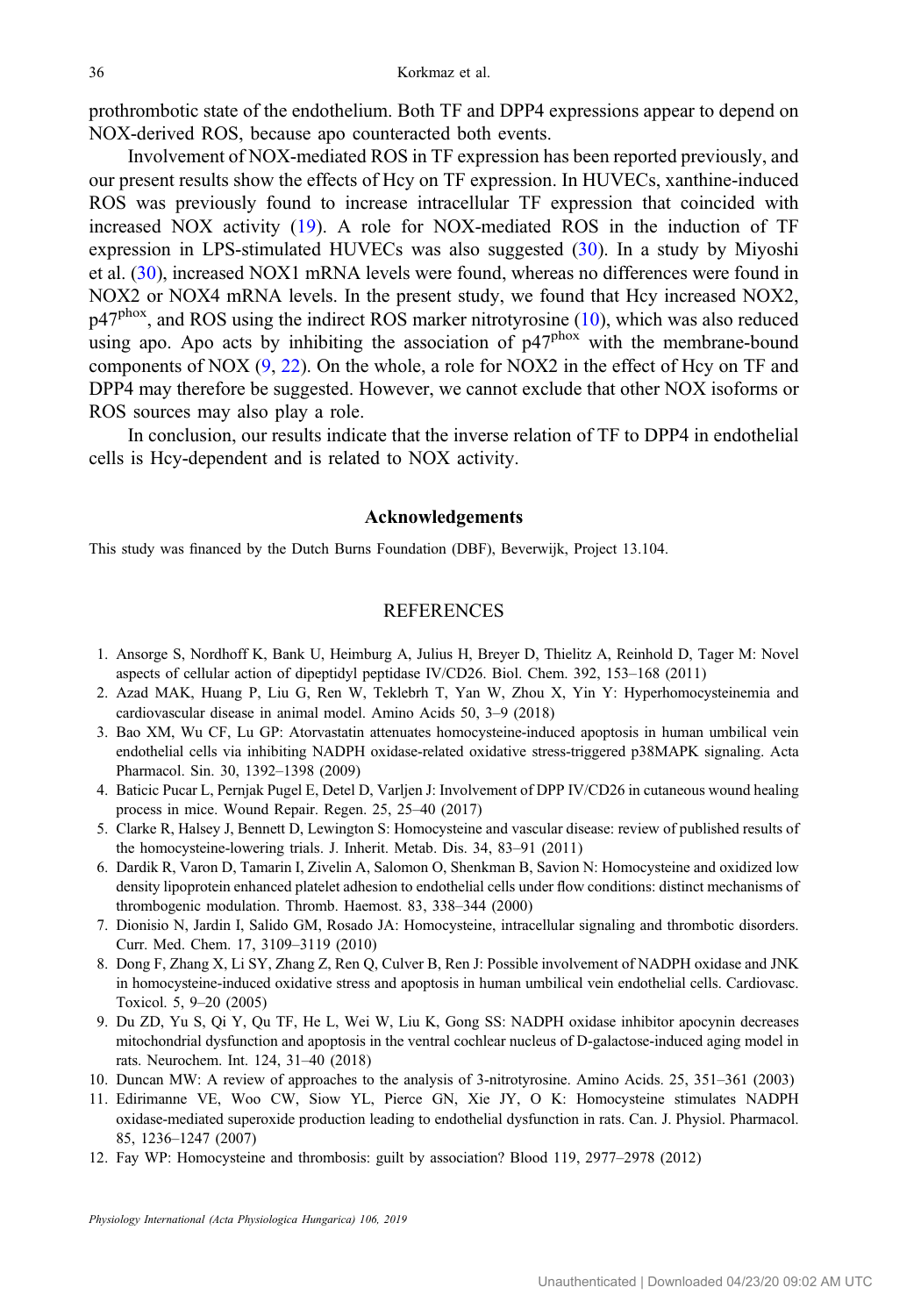- <span id="page-8-0"></span>13. Feng PN, Liang YR, Lin WB, Yao ZR, Chen DB, Chen PS, Ouyang J: Homocysteine induced oxidative stress in human umbilical vein endothelial cells via regulating methylation of SORBS1. Eur. Rev. Med. Pharmacol. Sci. 20, 6948–6958 (2018)
- 14. Fryer RH, Wilson BD, Gubler DB, Fitzgerald LA, Rodgers GM: Homocysteine, a risk factor for premature vascular disease and thrombosis, induces tissue factor activity in endothelial cells. Arterioscler. Thromb. 13, 1327–1333 (1993)
- 15. Ganguly P, Alam SF: Role of homocysteine in the development of cardiovascular disease. Nutr. J. 14, 6 (2015)
- 16. Gerdes VE, Hovinga HA, ten Cate H, Macgillavry MR, Leijte A, Reitsma PH, Brandjes DP, Buller HR: Homocysteine and markers of coagulation and endothelial cell activation. J. Thromb. Haemost. 2, 445–451 (2004)
- 17. Hemanth Kumar B, Arun Reddy R, Mahesh Kumar J, Dinesh Kumar B, Diwan PV: Effects of fisetin on hyperhomocysteinemia-induced experimental endothelial dysfunction and vascular dementia. Can. J. Physiol. Pharmacol. 95, 32–42 (2017)
- 18. Heymann E, Mentlein R: A negative blood-clotting factor lining the vessels. Naturwissenschaften 69, 189–191 (1982)
- 19. Jacobi J, Kristal B, Chezar J, Shaul SM, Sela S: Exogenous superoxide mediates pro-oxidative, proinflammatory, and procoagulatory changes in primary endothelial cell cultures. Free Radic. Biol. Med. 39, 1238–1248 (2005)
- 20. Kario K, Duell PB, Matsuo T, Sakata T, Kato H, Shimada K, Miyata T: High plasma homocyst(e)ine levels in elderly Japanese patients are associated with increased cardiovascular disease risk independently from markers of coagulation activation and endothelial cell damage. Atherosclerosis 157, 441–449 (2001)
- 21. Kohl A, Volk HD, Buntrock P, Kohl G, Diamantstein T, von Baehr R: The role of dipeptidylpeptidase IV positive T cells in wound healing and angiogenesis. Agents Actions. 32, 125–127 (1991)
- 22. Koroglu KM, Cevik O, Sener G, Ercan F: Apocynin alleviates cisplatin-induced testicular cytotoxicity by regulating oxidative stress and apoptosis in rats. Andrologia e13227 (2019) [Epub ahead of print]
- 23. Krijnen PA, Hahn NE, Kholova I, Baylan U, Sipkens JA, van Alphen FP, Vonk AB, Simsek S, Meischl C, Schalkwijk CG, van Buul JD, van Hinsbergh VW, Niessen HW: Loss of DPP4 activity is related to a prothrombogenic status of endothelial cells: implications for the coronary microvasculature of myocardial infarction patients. Basic Res. Cardiol. 107, 233 (2012)
- 24. Lai WK, Kan MY: Homocysteine-induced endothelial dysfunction. Ann. Nutr. Metab. 67, 1–12 (2015)
- 25. Liu F, Huang R, Yao J, Wei W, Hu Y, Song S, Li J: Homocysteine-induced enhanced expression of tissue factor in human vascular smooth muscle cells. J. Huazhong Univ. Sci. Technolog. Med. Sci. 28, 520–524 (2008)
- 26. Mackman N: The many faces of tissue factor. J. Thromb. Haemost. 7, 136–139 (2009)
- 27. Matheeussen V, Baerts L, De Meyer G, De Keulenaer G, Van der Veken P, Augustyns K, Dubois V, Scharpe S, De Meester I: Expression and spatial heterogeneity of dipeptidyl peptidases in endothelial cells of conduct vessels and capillaries. Biol. Chem. 392, 189–198 (2011)
- 28. McCully KS: Homocysteine metabolism, atherosclerosis, and diseases of aging. Compr. Physiol. 6, 471–505 (2015)
- 29. Mentlein R, Heymann E: Dipeptidyl peptidase IV inhibits the polymerization of fibrin monomers. Arch. Biochem. Biophys. 217, 748–750 (1982)
- 30. Miyoshi T, Yamashita K, Arai T, Yamamoto K, Mizugishi K, Uchiyama T: The role of endothelial interleukin-8/ NADPH oxidase 1 axis in sepsis. Immunology 131, 331–339 (2010)
- 31. Nichols J: Testing for homocysteine in clinical practice. Nutr. Health. 23, 13–15 (2017)
- 32. Pala L, Rotella CM: The role of DPP4 activity in cardiovascular districts: in vivo and in vitro evidence. J. Diabetes Res. 2013, 590456 (2013)
- 33. Pang X, Liu J, Zhao J, Mao J, Zhang X, Feng L, Han C, Li M, Wang S, Wu D: Homocysteine induces the expression of C-reactive protein via NMDAr-ROS-MAPK-NF-κB signal pathway in rat vascular smooth muscle cells. Atherosclerosis 236, 73–81 (2014)
- 34. Pate M, Damarla V, Chi DS, Negi S, Krishnaswamy G: Endothelial cell biology: role in the inflammatory response. Adv. Clin. Chem. 52, 109–130 (2010)
- 35. Rikarni Dharma R, Tambunan KL, Isbagyo H, Dewi BE, Acang N, Setiabudy R, Aman AK: Prothrombotic effect of anti-beta-2 glycoprotein-1 antibodies on the expression of tissue factor, thrombomodulin, and plasminogen activator inhibitor-1 in endothelial cells. Acta Med. Indones. 47, 31–37 (2015)
- 36. Sato T, Yamochi T, Yamochi T, Aytac U, Ohnuma K, McKee KS, Morimoto C, Dang NH: CD26 regulates p38 mitogen-activated protein kinase-dependent phosphorylation of integrin beta1, adhesion to extracellular matrix, and tumorigenicity of T-anaplastic large cell lymphoma Karpas 299. Cancer Res. 65, 6950–6956 (2005)

Physiology International (Acta Physiologica Hungarica) 106, 2019

Unauthenticated | Downloaded 04/23/20 09:02 AM UTC